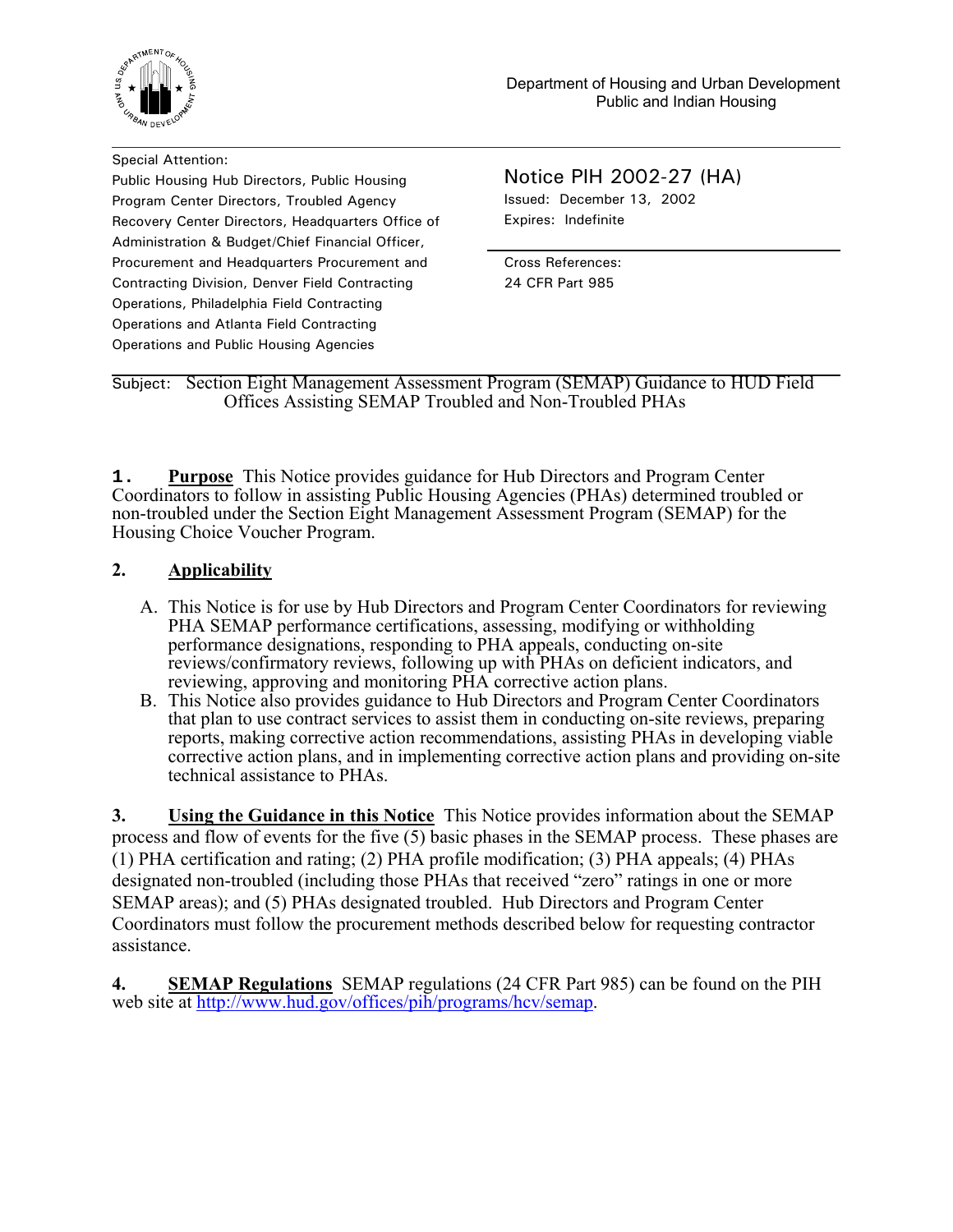**5.** PHA Certification and Rating In accordance with SEMAP regulations, all PHAs must complete and submit their SEMAP certifications electronically using the Public and Indian Housing Information Center's PIC SEMAP module for all applicable indicators within 60 calendar days after the PHA's Fiscal Year End (FYE).

Hub and Program Center staff should use the PIC SEMAP module as a tracking mechanism to ensure that PHAs in their jurisdictions submit their SEMAP certifications in PIC SEMAP in accordance with the SEMAP regulations. If a Hub or Program Center becomes aware of an administrative error on the part of the PHA, or a system functionality issue that is preventing the submission of the PHA's certification, the Hub or Program Center must work with the PHA, with PIH's Information Services Division (ISD) and with PICHELP to ensure that the PHA's certification is received by HUD in a timely manner. The telephone number for ISD is (202)708-1445 and the telephone number for PICHELP is (800)-366-6827. Generally, PIC SEMAP will not be re-opened to permit PHAs to submit information once the system cut-off date has been reached. The system cut-off date is the end of the  $60<sup>th</sup>$  day following the end of the PHA's fiscal year end.

As PHAs with FYE dates ending December 31, 2000, March 31, 2001, June 30, 2001, and September 30, 2001 should have been formally notified of their SEMAP profile scores and corresponding performance designations, including those PHAs which received profile scores as a result of "Amnesty". In accordance with the SEMAP regulations, PHAs that did not submit their certifications within 60 calendar days after FYE are rated troubled. Following the system cut-off date for submission of PHA certifications, ISD will run an overnight process which will establish a "zero" profile for each PHA that failed to submit its SEMAP certification.

Listed below are the special rules regarding the certification requirements for small PHAs and PHAs that are operating limited or total Moving-to-Work (MTW) Demonstration Programs.

- ¾ Small PHAs (250 units or less) and with less than \$300,000 a year in Federal awards who are not subject to Independent Audit (IPA) for program compliance must certify using PIC SEMAP for all indicators that apply. These PHAs will not be rated for indicators 1 through 7.
- $\triangleright$  Small PHAs with less than one full year of program operations must certify using PIC SEMAP for all indicators that apply. However, these PHAs are not rated at all.
- $\triangleright$  PHAs participating in the MTW Demonstration program must certify using PIC SEMAP in accordance with their MTW Agreements.
	- ¾ If a PHA's MTW Agreement does not exempt the PHA from all SEMAP indicators, then the PHA must certify using PIC SEMAP and will be rated accordingly on all SEMAP indicators.
	- ¾ If a PHA's MTW Agreement exempts them from SEMAP for any or all SEMAP indicators, then the PHA does not need to submit a certification for exempted indicators and will not be rated on the exempted indicators.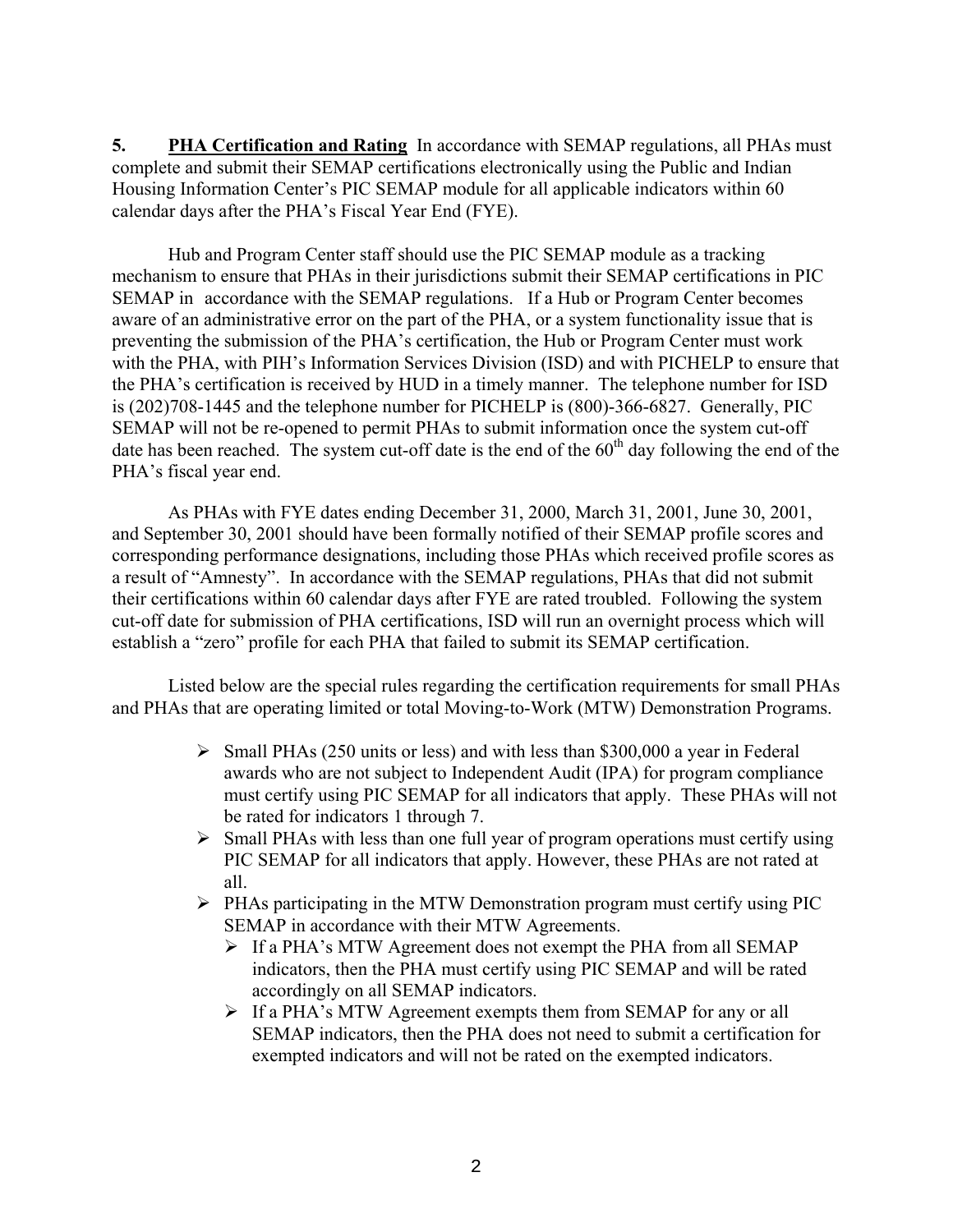**6. Profile Modification** The SEMAP regulation permits the use of several tools that Hub Directors and Program Center Coordinators may use to modify PHA certifications or withhold performance designations.

Hub Directors and Program Center Coordinators may, during the profile assessment and rating phase, modify or withhold the overall performance rating based on one or more of the following conditions:

- $\triangleright$  PHAs are automatically designated troubled if they certify late or do not certify; or
- $\triangleright$  PHAs are subject to a rating modification regarding indicators 1 through 7 and the Deconcentration Bonus based on the latest IPA audit (regardless of the year completed), management review, OIG audit or SEMAP on-site or confirmatory review. Hub and Program Center staff should determine whether the audit report identifies any indicator-specific deficiencies and modify the score as warranted; or
- $\triangleright$  PHAs are subject to a rating modification concerning their overall certification based on litigation or any other circumstances having a direct bearing on a PHA's SEMAP indicators.

If the rating is modified or withheld for any of these reasons, the Hub Director or Program Center Coordinator must inform the PHA in writing, at the time of initial notification, of the reasons for modifying or withholding the PHA's SEMAP rating.

Hub Directors and Program Center Coordinators must complete the assessment and rating phase, approve the profiles, and issue the notification letters to PHAs not later than 120 calendar days after the PHA's FYE.

**7. Appeals** A PHA may appeal the overall SEMAP rating to the Hub or Program Center, within 30 calendar days after notification of its SEMAP score and performance designations. The PHA may appeal to the Hub Director or Program Center Coordinator only if a successful appeal would result in a change in the overall SEMAP rating (troubled, standard, or high performer) as opposed to differences in point values. PHA's must provide reasons and justification for the appeal. Hub Directors and Program Center Coordinators must accept or deny the appeals and notify the PHA 30 calendar days following PHA submission of an appeal. The SEMAP score and designation are final unless changed by HUD.

 A PHA, after exhausting its appeal right to the Hub or Program Center, may also appeal to the Assistant Secretary for Public and Indian Housing, under the same conditions noted above if submitted within 30 calendar days following denial by the Hub or Program Center. Headquarters will make a final determination regarding the appeal within 30 calendar days following receipt of the appeal. Headquarters will inform the Hub Director or Program Center Coordinator of the final determination. The Hub or Program Center must promptly update PIC SEMAP and notify the PHA of the final determination within 10 calendar days following receipt of Headquarters' determination.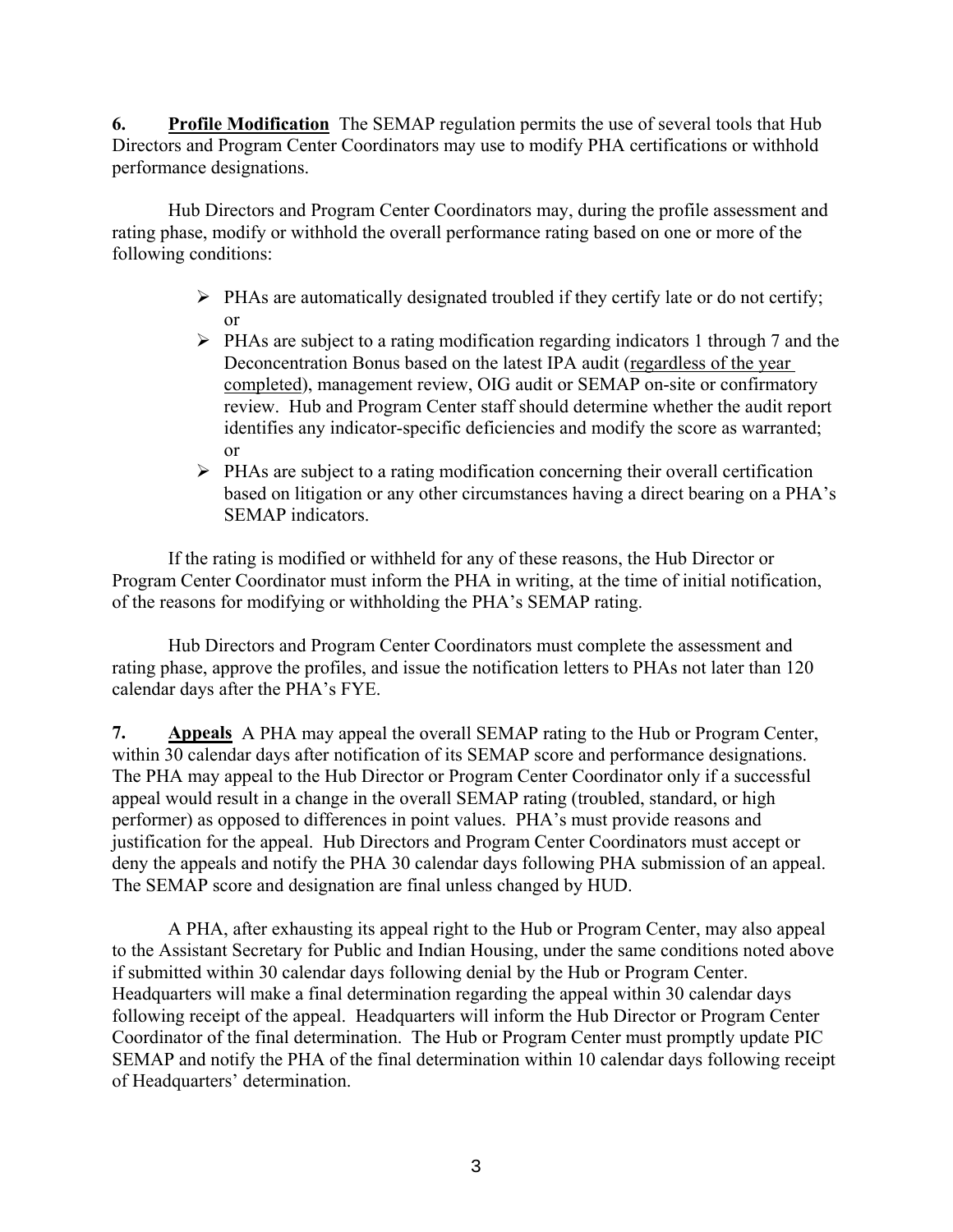**8. Non-Troubled PHAs** The field office notification letter must require the PHA, including a non-troubled PHA, to correct all SEMAP deficiencies and "zero" ratings within 45 calendar days from the date of HUD notice. The PHA must provide written notification to the Hub Director or Program Center Coordinator describing the status of the deficiencies and corrective actions taken.

Hub Directors and Program Center Coordinators may require non-troubled PHAs that do not correct all SEMAP deficiencies during the 45 calendar day period following notification to submit a corrective action plan that complies with 24 CFR Part 985.107 within 30 calendar days following notification by the Hub or Program Center.

**9. Troubled PHAs** If a PHA is designated troubled, including those PHAs that have been designated troubled due to non-submission of their SEMAP certification, the Hub or Program Center must conduct,or arrange with the TARC or other office with similar responsibility, or arrange for a contractor to conduct an on-site review to determine the magnitude and seriousness of the PHA's non-compliance with the SEMAP performance requirements. The Hub or Program Center must provide the PHA with a written report of findings within 90 calendar days following score notification. The report should contain a thorough review of each of the indicators listed as deficient, a determination of the apparent reasons for the deficiencies and recommend strategies for improvement. The PHA must use the report to develop its corrective action plan (CAP).

PHAs must submit the CAP to the Hub or Program Center for review and approval within 30 calendar days following notification of the on-site review results. The Hub or Program Center must approve the CAPs within 30 calendar days of receipt. This affords the PHA adequate time to develop an effective corrective action plan so that the needed corrective actions may be implemented prior to the end of the next SEMAP reporting period.

In some cases, the Hub or Program Center (due to a lack of adequate staffing, insufficient travel funds, or an inability to partner with or obtain TARC (or other office with similar responsibility) assistance to complete the on-site review), may be unable to conduct on-site assessments of troubled PHAs. As a temporary measure, Hubs and Program Centers will not be required to complete any on-site reviews of PHAs that were designated troubled in fiscal years December 31, 2000, through December 31, 2002, if:

- $\triangleright$  The TARC has provided technical assistance to the PHA that resolved the identified SEMAP deficiencies; or
- $\triangleright$  The Hub or Program Center conducted a management review within one year from the date the PHA was designated troubled that identified deficiencies and identified corrective actions to resolve the current deficiencies; or
- $\triangleright$  Other information that satisfies the Hub or Program Center that the resulting deficiencies are minor in nature and relatively easy to monitor and correct remotely such as a PHA's failure to submit its SEMAP certification or failure to meet the MTCS reporting requirements.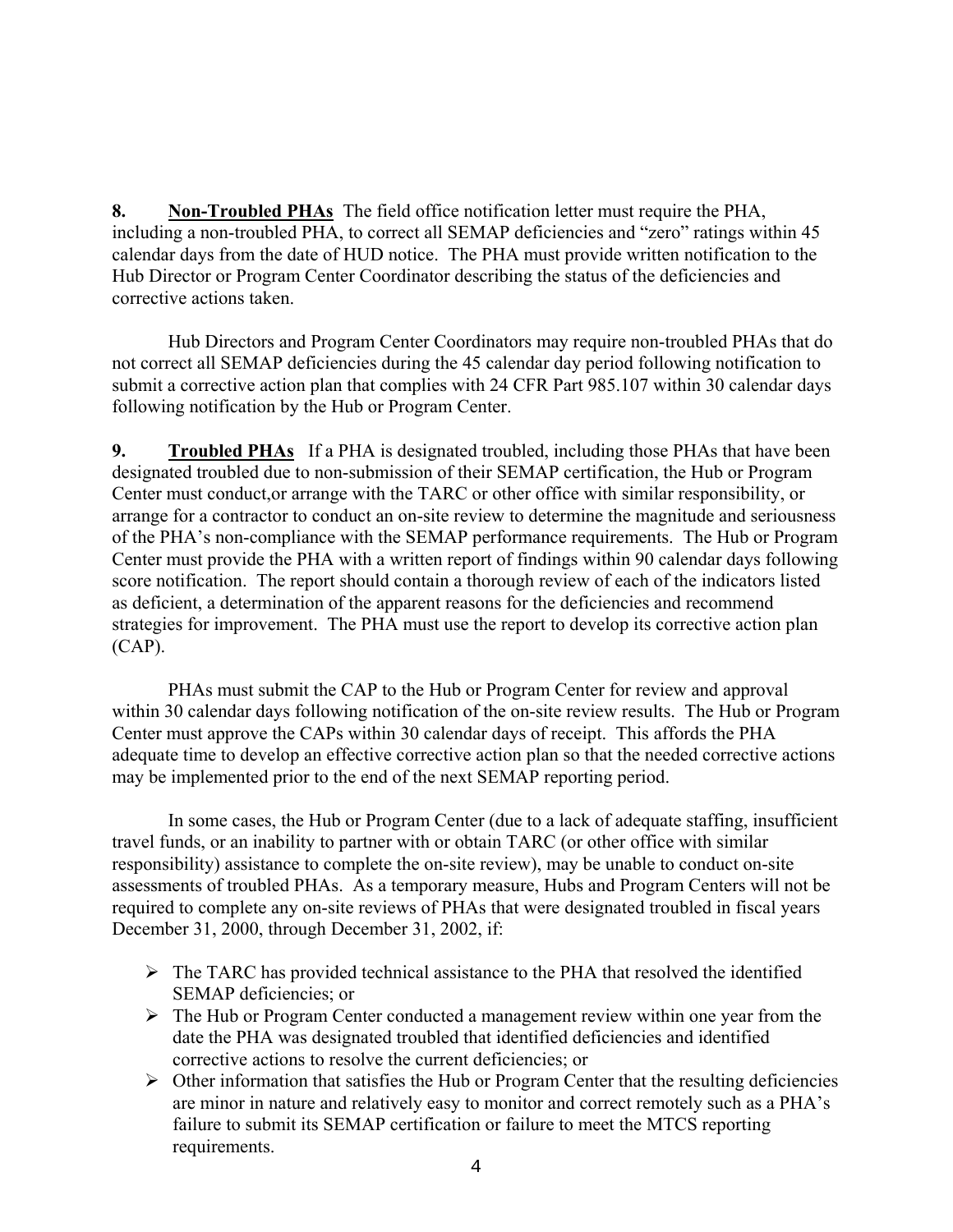For PHAs designated troubled after FY 12-31-02, Hubs and Program Centers will be expected to complete the on-site assessments as required.

## **10. Technical Assistance for Troubled and Non-Troubled PHAs**

Hubs and Program Centers may elect to provide technical assistance to the PHA using existing HUD staff resources or provide contractor assistance using one of the following procurement vehicles:

- PIH Small Business IQC;
- Office of Troubled Agency Recovery's (OTAR) Independent Quantity Contracts (IQCs); (Notification to the Director, Troubled Agency Recovery Operations shall be provided when the Hub or Program Centers elect to provide technical assistance to a PHA using OTAR's IQCs.)
- Listing of 8(a) Socially/Economically disadvantaged businesses;
- GSA schedule; and
- Open Market (This method should not be used if the work exceeds \$100,000).

The Headquarters assigned Government Technical Representative (GTR) in the Procurement and Contracting Division will provide on-going coordination and technical assistance to the Hubs and Program Centers and will be responsible for monitoring contractor performance. The GTR will maintain the task and purchase order files, prepare quarterly reports, and perform contract closeout. The GTR will work with the HUB and Program Centers and the Field Contracting Offices in Denver, Philadelphia and Atlanta to issue the task/purchase orders.

The Hubs and Program Centers may use contractors to conduct targeted on-site SEMAP reviews, provide written reports and recommendations for corrective action to HUD and PHAs, assist PHAs in developing viable corrective action plans; or assist the PHA, using a different contractor, in the implementation of appropriate corrective action or other technical assistance as needed. The Hubs and Program Centers will need to modify the sample Statement of Work (SOW) documents provided to detail the specific work to be completed at each PHA by the contractors. It is understood that PHAs designated SEMAP troubled will require different levels of contractor effort due to the differences in the magnitude and seriousness of the deficiencies identified at each PHA and the Hubs and Program Centers will have the flexibility to make these determinations.

## **11. Corrective Action Plans**

Corrective Action Plans are generally defined in 24 CFR Part 985.107. Corrective action plans should be developed by the PHAs based on the results of the on-site review. In approving PHA corrective action plans, Hubs and Program Centers should consider the nature and extent of the program and indicator failures identified during the on-site review, and whether the action items or the term proposed by the PHA in its corrective action plan, will result in a satisfactory performance rating within the allotted recovery period. (Please see the sample corrective action plan format as follows):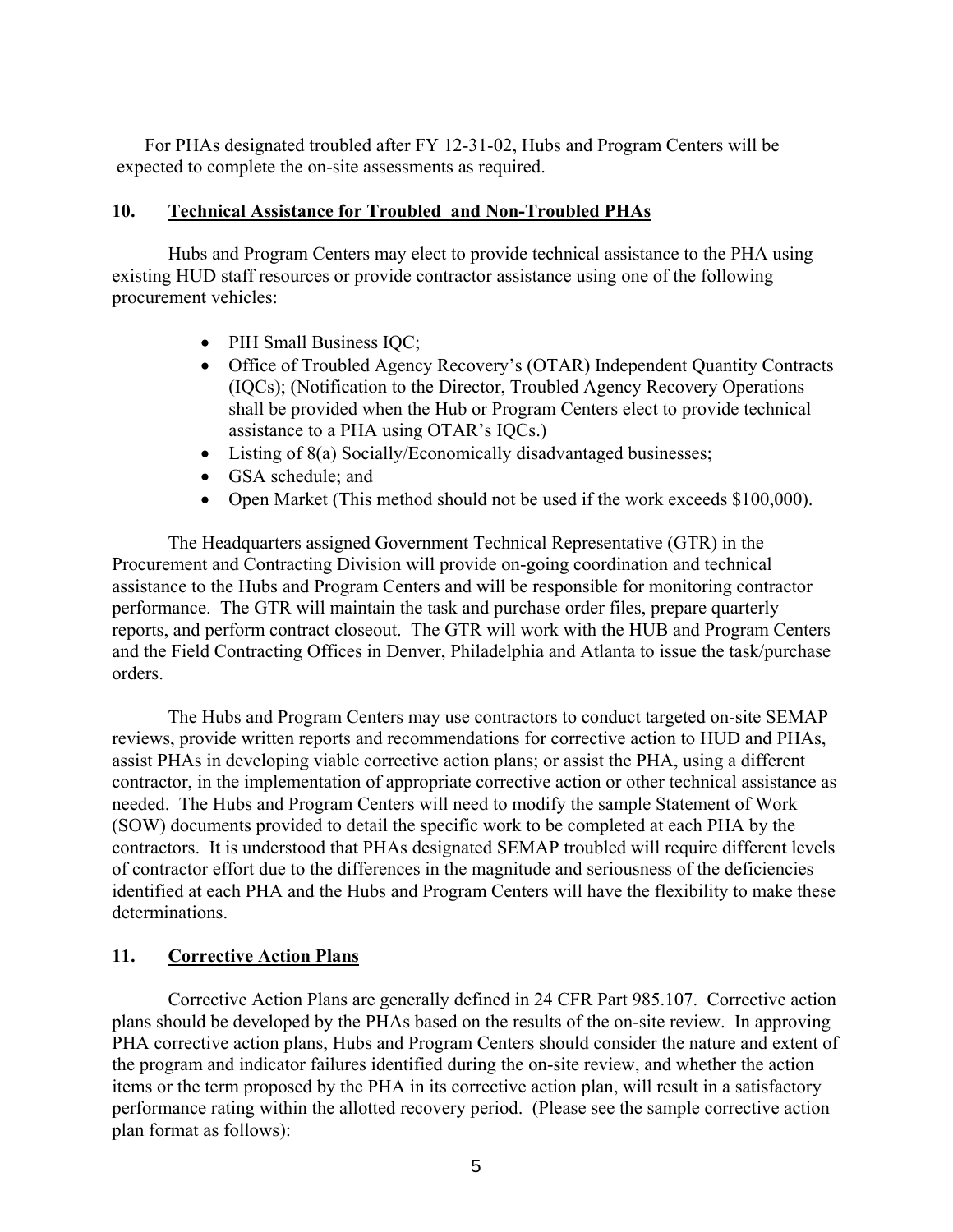| <b>Action</b><br>Plan<br>Item | Program<br><b>Deficiency</b> | <b>Resources</b><br><b>Needed</b><br>(FO or<br>Funding) | <b>Key Tasks to be</b><br>completed                                                                                             | Completion<br><b>Target Date</b> | Completion<br>Date (actual) | <b>PHA Lead Person(s)</b><br>Accountable<br><b>For Action Item</b><br>Completion | <b>Deliverable</b>                                                |
|-------------------------------|------------------------------|---------------------------------------------------------|---------------------------------------------------------------------------------------------------------------------------------|----------------------------------|-----------------------------|----------------------------------------------------------------------------------|-------------------------------------------------------------------|
| A <sub>1</sub>                | Rent<br>Reasonablene<br>SS   | FO, M. Smith                                            | Develop and adopt<br>Rent<br>Reasonableness Policy<br>to<br>comply w/HUD<br>regulations                                         | July 1, 2002                     | July 1, 2002                | J. Evans, Housing<br>Program Analyst                                             | Copy of Board<br>Approved New<br>Rent<br>Reasonableness<br>Policy |
|                               |                              |                                                         | Develop<br>implementation<br>procedures for staff to<br>follow                                                                  | August 30,<br>2002               | September 20,<br>2002       | J. Evans, Housing<br>Program Analyst                                             | Copy of<br>implementation<br>procedures                           |
|                               |                              |                                                         | Develop Database for<br>maintaining<br>comparative rental<br>information for<br>various unit sizes and<br>areas within the City | September<br>30, 2002            | October 25,<br>2002         | T. Collins, Programmer<br>and J. Evans, Housing<br>Program Analyst               | Completed<br>database                                             |
|                               |                              | TA Funding<br>support from<br><b>HUD</b>                | Provide rent<br>reasonableness<br>training to staff                                                                             |                                  |                             |                                                                                  | Training completed                                                |

The intent of the Corrective Action Plan is to map out a comprehensive strategy to effectively address the identified SEMAP deficiencies. For this example, the PHA scored a "0" for this indicator and does not have, in place, a viable policy or practice for making effective Rent Reasonableness determinations. The above plan includes a strategy that assigns specific key tasks to a particular individual(s) that must be completed by a date certain and result in a deliverable that can be reviewed or tested by HUD during regular program monitoring.

Hub and Program Center staff must monitor the improvement of PHA performance through out the term of the corrective action plan and may also rely upon regular reporting, under the plan by the PHA, and/or by the contractor that is providing technical assistance. Hubs and Program Centers should review the monthly reports for acceptability and respond directly to the PHA, and the contractor regarding the information received, and recommend, if necessary, any modifications that may be needed.

HUD may take appropriate remedial action if the PHA does not correct identified SEMAP deficiencies or does not prepare and implement a viable corrective action plan, or demonstrate sufficient program improvement over the next two consecutive SEMAP reporting cycles. HUD may determine that these actions constitute a default under the Annual Contributions Contract (ACC).

HUD may decide to transfer a troubled PHA's housing choice voucher program to another PHA in the same general area. Alternatively, HUD may solicit bids from contractors to manage the troubled PHA's program or to support its operations or management.

Before changing a PHA's annual overall performance rating from troubled to standard or to high performer pursuant to corrective actions the PHA has undertaken, field staff must conduct a final on-site confirmatory review to ensure that appropriate program improvement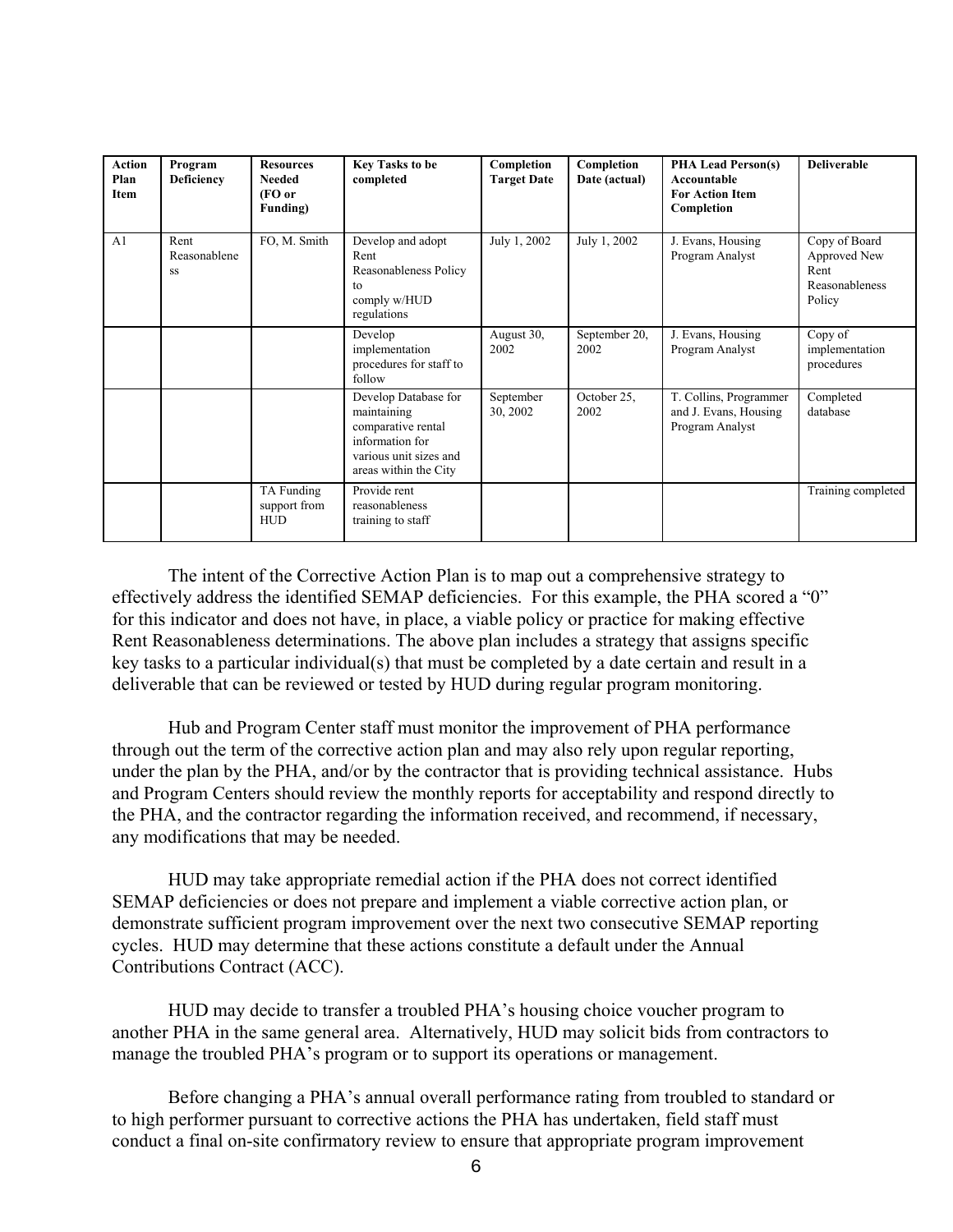occurred. A PHA that failed to submit its SEMAP certification will remain troubled for a full fiscal year. However, all actions that apply to other troubled PHAs will also apply to these PHAs as well.

In some cases, the Hub or Program Center (due to a lack of adequate staffing or insufficient travel funds) may either partner with the TARC (or other office with similar responsibility), make arrangements with the TARC (or other office with similar responsibility) to conduct the final confirmatory review on behalf of the Hub or Program Center or in limited cases may conduct a remote confirmatory review where warranted. This responsibility however, may not be performed by a contractor. The confirmatory review requirement does not apply to ratings that have been successfully appealed. Conversely, should a PHA's score be lowered due to an OIG or independent audit or field management review, this may cause a PHA to become troubled and therefore subject to the requirements noted above.

## **12. Quality Control/Remote Monitoring**

In order to ensure the reliability of indicator ratings that are derived from PHA selfcertification and for conducting remote reviews, Hubs and Program Centers must examine a percentage of the supporting quality control file documentation from a random sample of the PHA's SEMAP Certifications for Indicators: 1 (Selection from the Waiting List), 2 (Rent Reasonableness), 3 (Adjusted Income), and 6 (HQS Enforcement). HUBs and Program Centers must request file documentation that confirms:

1. Quality Control (QC) samples were taken in an unbiased manner in a size meeting at least the minimum level required by Section 985.2,

2. The methodology of the quality control testing reflected the SEMAP indicator criteria being tested, and

3. The certification is consistent with the QC sample results.

As noted in Section 985.3, "The method for selecting the PHA's quality control sample under paragraphs (a), (b), (c) and (f) of Section 985.3 must leave a clear audit trail that can be used to verify that the PHA's quality control sample was drawn in an unbiased manner." PHAs need not submit the detailed file-by-file documentation. Summary and example information should suffice along with the list of files sampled. The HUB or Program Center's request for this supporting documentation can be done retroactively for previously rated PHAs, or as part of the ongoing processing of new certification submissions for all FYE quarters. This approach will also suffice for a remote confirmatory review. Scores may be changed as a result of the review as described in 985.103(d).

## **13. Procurement of Vendor Assistance**

PIH is working with the Office of the Chief Procurement Officer (OCPO) to implement a streamlined contracting process that Hubs and Program Centers can access to provide remedial program assistance to SEMAP troubled and non-troubled PHAs.

In the interim, Headquarters will reserve sufficient funds sufficient to permit Hubs and Program Centers to determine the level of contractor assistance that will be needed in each case according to a generalized funding strategy that can be used by the Hubs, Program Centers and Headquarters to forecast future funding needs. Hubs and Program Centers will need to complete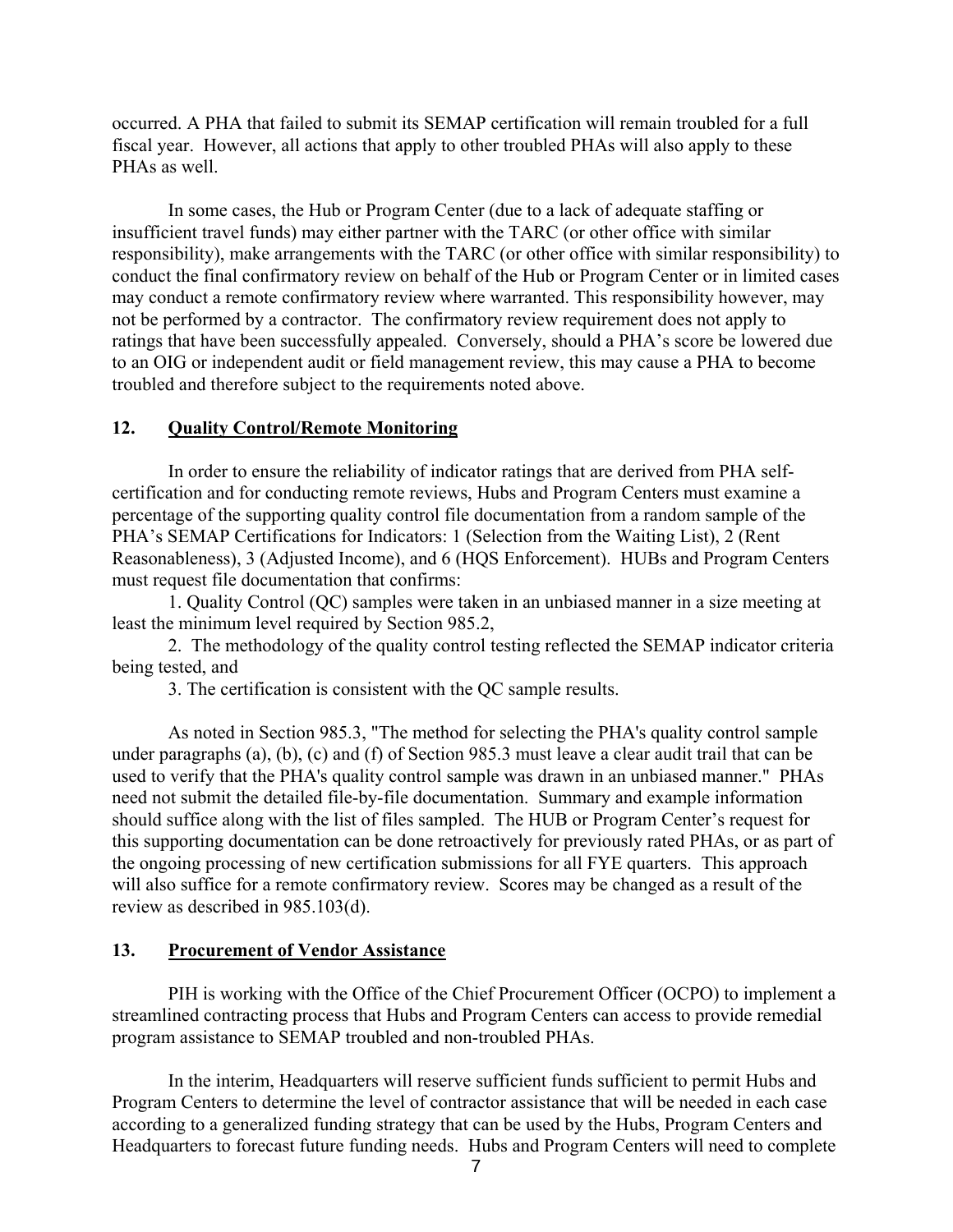a quarterly report that lists all of the SEMAP troubled and non-troubled PHAs that Hubs and Program Centers will be assisting using either local resources or vendor assistance. The listings will be used to request advance contract approval from the Assistant Secretary. (See **Attachment 6** sample Quarterly Listing). Once approved by the Assistant Secretary, Hubs and Program Centers, working with the assigned GTR and Field Contracting Officers, will use the procurement methodologies explained below to select qualified contractors to complete the defined work. It is absolutely essential that Hubs and Program Centers quickly review their contracting needs to provide substantive assistance to the troubled PHAs as timely as possible to permit PHAs the maximum opportunity to improve their programs.

Hubs and Program Centers seeking contractor assistance must prepare the procurement documents noted below and may request assistance from the Field Contracting Offices in Denver, Philadelphia and Atlanta as well as the Headquarters assigned GTR. The same document package will be used for requesting all contracting work regardless of the contracting vehicle used (IQC, 8(a), GSA or Open-Market Purchase Order). The only differences will be the contracting vehicle used, the recommended vendor sources, the dollar value of the proposed work and the degree of competition that is required in using the various vehicles.

Hubs and Program Centers will need to prepare the following documents and transmit the completed procurement request packages to the GTR. The order of documents should be as follows:

- Form HUD 720 Request for Contract Services **or** Form HUD 10-4 Requisition for Supplies, Equipment, Forms, Publications and Procurement Services (Form HUD 10-4 is an alternative to the Form HUD 720; and is used when requesting contract services through a purchase order which is limited to \$100,000 or less.) \**Since there will be a bulk reservation available, the use of the Form HUD 10-4 would only be used as a request document and not as a reservation document,* **Attachments 1 or 2**
- Statement of Work (pick the version most appropriate), **Attachment 3**
- Selection of Contract Vehicle and Recommended Source(s), **Attachment 4**
- Contractor Selection Factors: The GTM will provide the selection factors utilizing Attachment 4. The HQ GTR may need to modify the factors depending upon the contractual vehicle utilized. If so, the GTR will notify the GTM of the factors utlized. (*In the case of single source 8(a) selections, the Hubs or Program Centers must include a written source selection justification for selecting the particular contractor)*
- Government Cost Estimate, **Attachment 5**

#### **Existing IQC Procurements**

Hubs and Program Centers may use the small business contractors from the Office of Troubled Agency Recovery's (OTAR) Indefinite Quantity Contract (IQC) to request contractor assistance for small SEMAP troubled PHAs. All requests for contract services, through the IQC, must be forwarded to the Headquarters Office of Chief Procurement Officer (OCPO) for processing, solicitation and award as detailed below.

The firms that can be used to provide assistance to the small PHAs (250 units and fewer) under the OTAR IQC are as follows: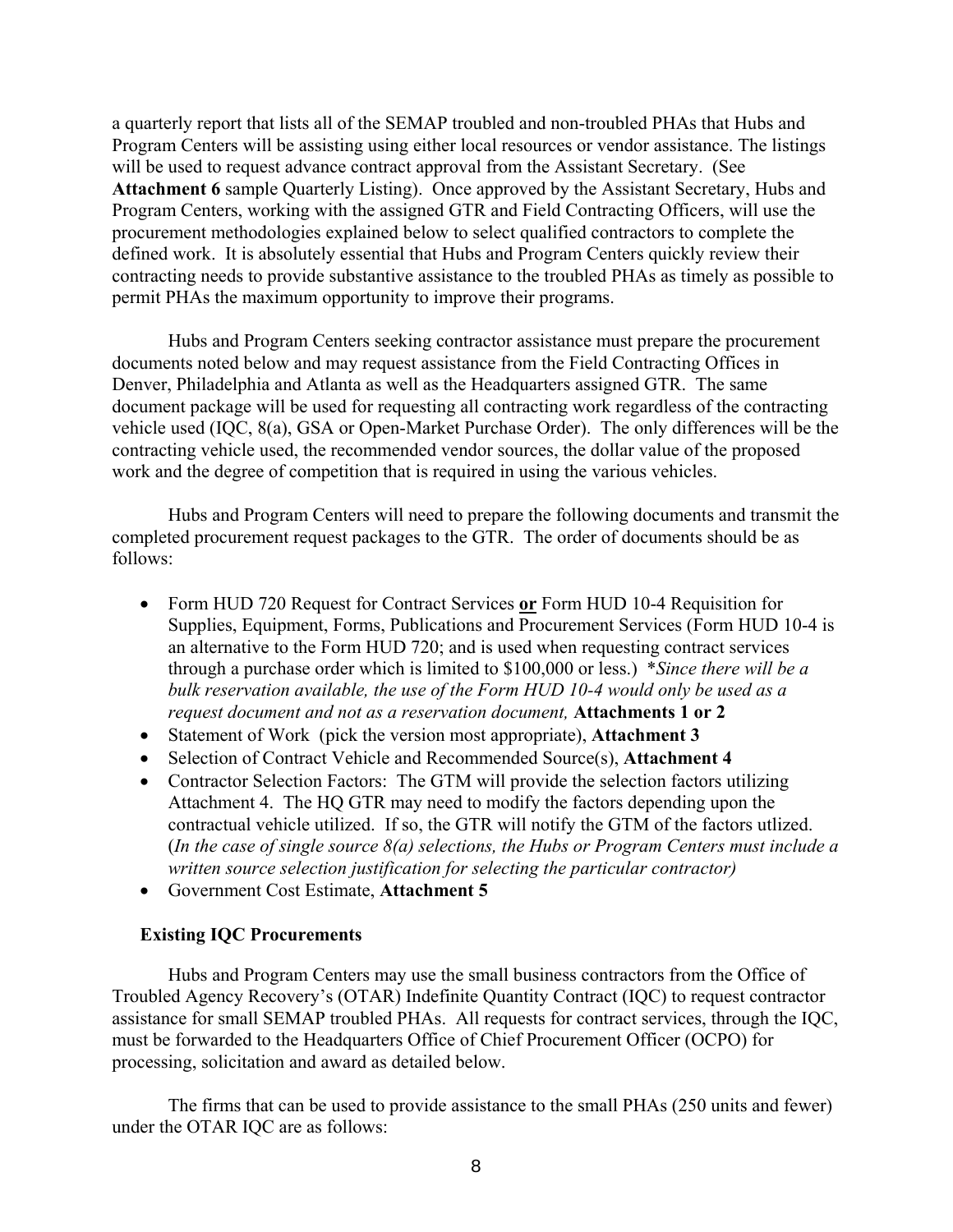| $\bullet$ | Brown & Company CPAs (finance)       | COPC-21646 |
|-----------|--------------------------------------|------------|
| $\bullet$ | Nelrod Company                       | COPC-21647 |
| $\bullet$ | Spectrum Consulting Associates, Inc. | COPC-21648 |
| $\bullet$ | MD Strum Housing Service             | COPC-21649 |
|           | • Rosenberg Housing Group            | COPC-21651 |
|           | North American Management            | COPC-21653 |
|           | • National Housing Group             | COPC-21658 |

Requests for contract services are to be forwarded by the Hubs and Program Centers to the assigned Headquarters GTR. The GTR will forward the requests for contract services to the Headquarters OCPO. Following receipt of proposals, the GTR will notify the field GTM to assist in the evaluation of proposals and the selection of a vendor. Once a vendor has been selected, the OCPO will award the task order. Following award, the field GTM and the GTR will work together to monitor performance, provide oversight to the contractor, and closeout the task order following completion of the work.

Requirements that can only be met through use of a large business contractor must be processed through Headquarters, and must be specifically approved by the Assistant Secretary prior to submission to the OCPO for processing.

PIH is in the process of establishing a new pool of contractors through a small business IQC. Four groups of contractors will be identified through this procurement to provide expertise in four major program areas. Once these contracts are established, information will be provided to Hubs and Program Centers for processing requirements under this new vehicle.

### **Use of Other Contract Vehicles**

Hubs and Program Centers may use several additional contracting vehicles, including the use of contractors on the 8(a), GSA and Open-Market lists. For troubled and non-troubled PHAs, HUBs and Program Centers will be provided with a comprehensive listing of available contractors who have responded to HUD's initial interest advertisement. Contractors who responded to the advertisement were asked to submit a one-page capability statement that described their interest and capability to provide assistance to SEMAP troubled and non-troubled PHA<sub>s</sub>.

Hub Directors, Program Center Coordinators and their assigned GTMs will be able to review the capability information, determine the appropriate procurement vehicle, consult with the Headquarters GTR regarding the competition requirements for the particular vehicle, and complete the procurement package documents as outlined above. Completed procurement packages will be forwarded to the GTR who will forward them to the appropriate Field Contracting Offices in Denver, Philadelphia or Atlanta based on existing customer service relationships.Similarly, the field GTM will be notified by the GTR regarding the receipt and evaluation of proposals and will need to work with the GTR to select a vendor. Once selected, the Field Contracting Officer will award the task or purchase order. Following award, the field GTM will need to continue to work with the GTR concerning the monitoring and oversight of contractors and the close-out of task or purchase orders following completion of the work.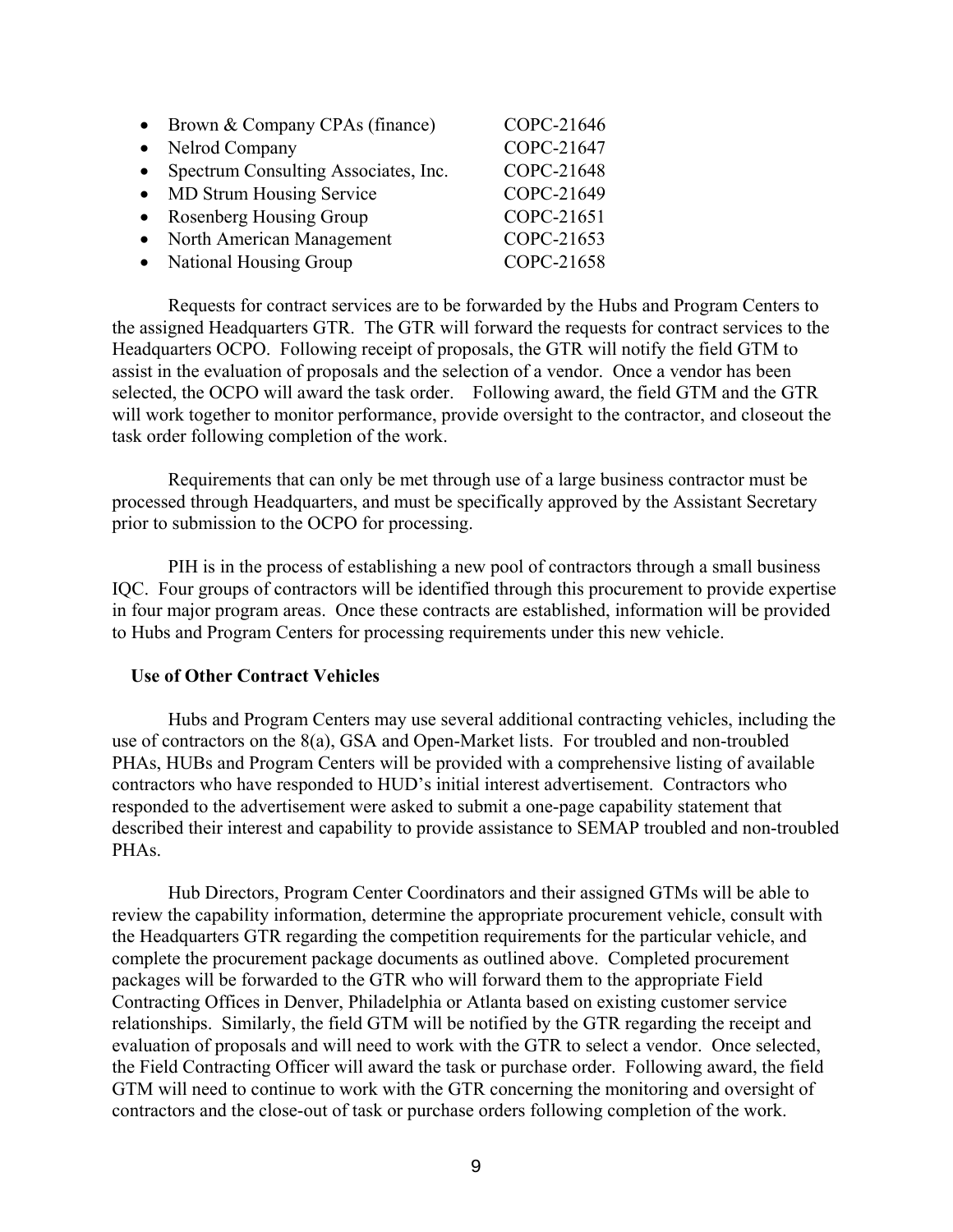## **8(a) Procurements**

When selecting the 8(a) procurement vehicle, it is important to note that requests for contract services using the 8(a) vehicle should not be competed and will be single-sourced. As noted earlier in this Notice, Hubs and Program Centers will be provided with a listing of 8(a) firms and their capabilities and will need to select the firm from which they wish to receive a proposal on the Selection of Contract Vehicle and Recommended Source(s) form included with this Notice. **(Please see Attachment 4)** The rationale for selecting a contractor using this source must be documented using a separate memorandum that describes the reasons for selection (experience, capability, availability) and why this contractor is the most appropriate source.

## **GSA Procurements**

Hubs and Program Centers may also select contractors from the GSA schedule list. Requests for contract services using the GSA schedules must be competed among three small business contractors. Consideration/preference must be given to small, woman-owned small, and/or small disadvantaged business schedule contractors. Similarly, Hubs and Program Centers will be provided a listing of GSA firms and their capabilities and will need to list the firms from which they wish to receive proposals on the Selection of Contract Vehicle and Recommended Source(s) form included with this Notice. **(Please see Attachment 4)**

# **Open-Market Procurements**

Hubs and Program Centers may also select contractors from the open-market list. All requests for contract services not exceeding \$100,000, are set-aside for small businesses. For purposes of this program, open-market procurements should be limited to \$100,000 or less.

Requests for contract services not exceeding \$25,000, must be competed among at least three contractors. As above, Hubs and Program Centers will be provided with a listing of the open-market contractors and their capabilities and will need to list the contractors from which they wish to receive proposals from on the Selection of Contract Vehicle and Recommended Source(s) form included with this Notice. **(Please see Attachment 4)**

Requests for contract services exceeding \$25,000, must be publicized using FedBizzOps by the Field Contracting Officer. Any and all responses that are received using this procurement vehicle will need to be evaluated by the GTM in consultation with the GTR on the basis established in the solicitation.

In all cases, Hubs/Program Centers should provide contractors with up-front estimates of the level of effort that would be required for the work, i.e., the expressed need for 1 or 2, etc. full time persons for 2, 3 or more weeks or a team of individuals and to limit the length of the proposals that will need to be reviewed by Hubs and Program Centers prior to making contractor selection recommendations to the assigned GTR, (i.e.), 5 pages, 10 pages, etc. Hubs and Program Centers may also access the Office of Procurement and Contract's web-based Contract Café at http://hudweb.hud.gov/po/arc/arcafe.htm to obtain specific information or additional